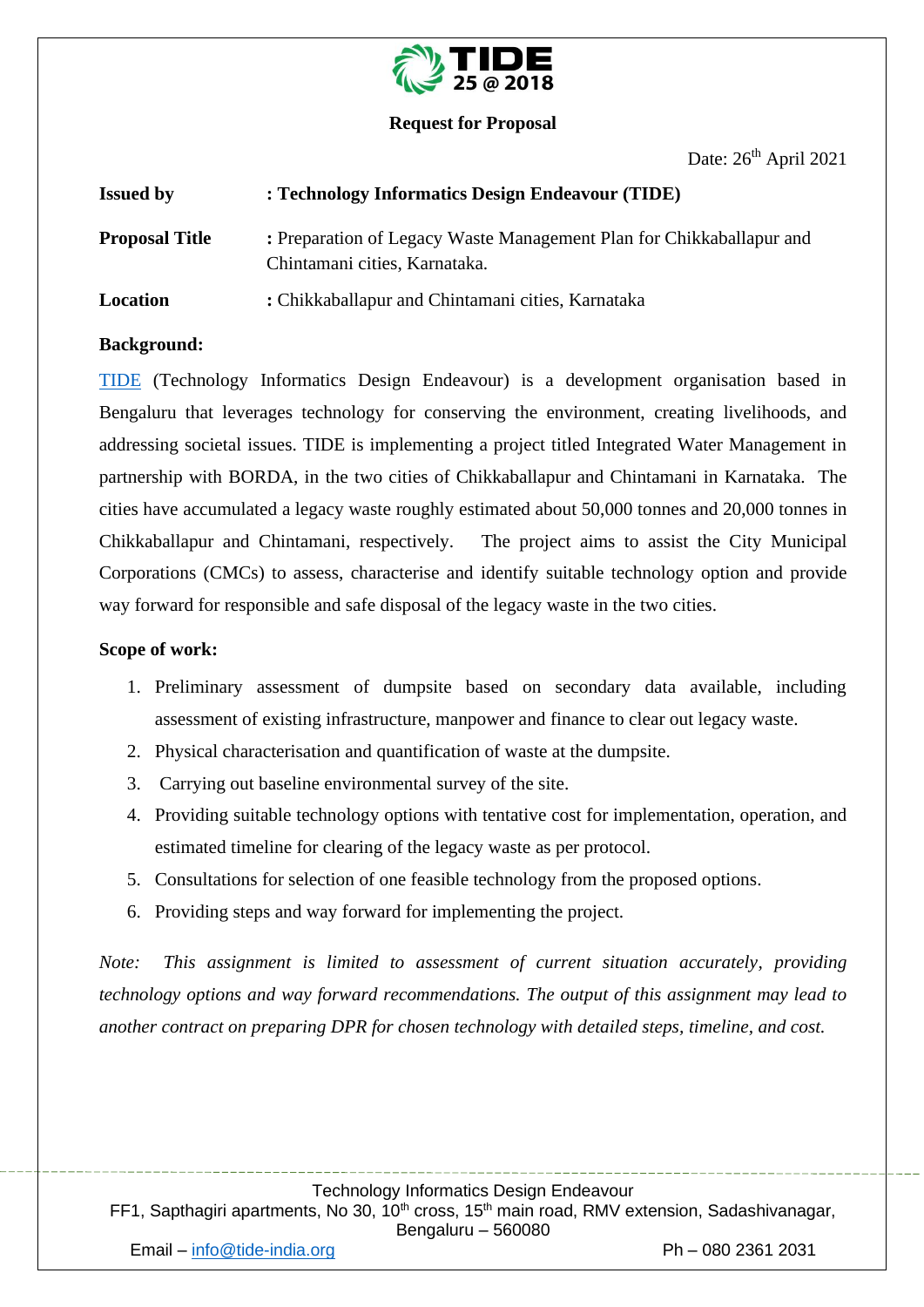

# **Expected output(s):**

- 1. Baseline assessment report of current situation in both cities covering existing infrastructure, manpower and finance to handle legacy waste.
- 2. Site investigation and site assessment report including Physical characterisation and Quantification of waste at the dump site.
- 3. Report on suitable technology options, tentative cost for implementation, operation, and estimated timeline for clearing legacy waste and way forward recommendations.

# **Support from TIDE:**

- 1. Furnishing available baseline data for both cities concerning to SWM situation of the town.
- 2. Coordinating visits and meetings with the relevant officials in the CMC
- 3. Any other coordination necessary for the assignment

### **Proposal contents:**

The proposal should contain details of the organization including legal status, contact person and contact details along with information covering:

- 1. Proven expertise in the area and previous experience of handling minimum 3 such assignments. The proposal should contain proof of these assignments in the form of final report or contract.
- 2. One page detailing proposed work plan along with timelines and major activities.
- 3. Required duration.
- 4. Costs with break up and tax component.
- 5. Any other relevant information

## **Evaluation criteria for awarding contract:**

| No | <b>Parameter</b>                                     | Weightage |
|----|------------------------------------------------------|-----------|
|    | Subject matter expertise / qualification             |           |
|    | Experience demonstrated through past work with proof | 25        |
|    | Work plan clarity and alignment with scope           |           |
|    | Duration and timelines                               |           |
|    | Cost                                                 |           |

# Technology Informatics Design Endeavour

FF1, Sapthagiri apartments, No 30, 10<sup>th</sup> cross, 15<sup>th</sup> main road, RMV extension, Sadashivanagar, Bengaluru – 560080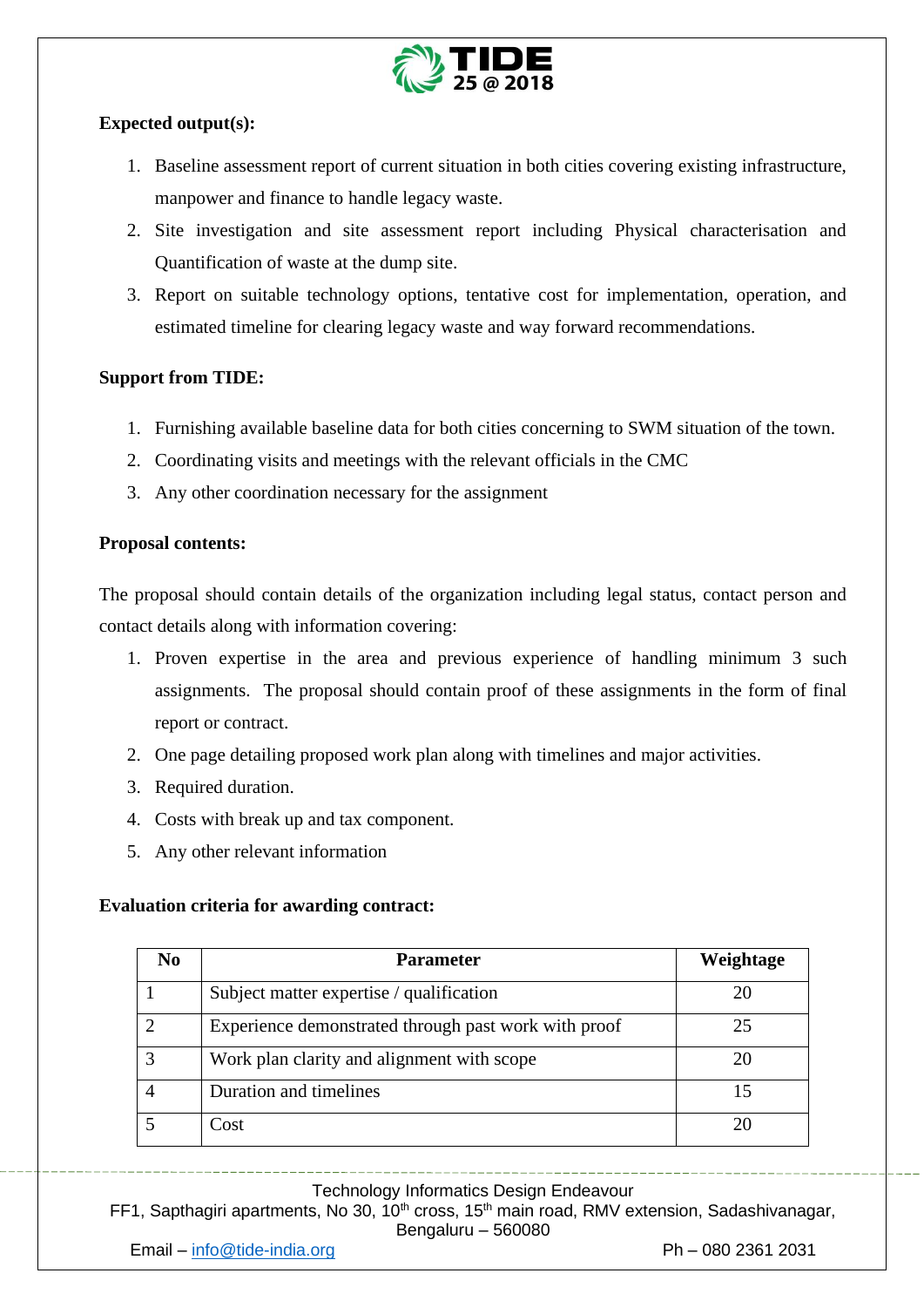

## **Copyright and Intellectual Property Rights**

In consideration of the fees paid, TIDE and BORDA will hold any copyright arising from the works executed in this assignment. However, all parties shall continue to hold unrestricted rights to preexisting intellectual property that they bring to the assignment, and pre-existing open-source documents shall continue to remain in the public domain. It is explicitly prohibited to use, reproduce, or otherwise disseminate or authorize others to use, any content of the outputs of this assignment without prior written consent from the designated authority at TIDE.

## **Timeline**

Proposal submission deadline:  $11:59$  pm on  $05<sup>th</sup>$  May 2021

#### **How to submit proposal**

Kindly submit the proposal along with the Bid form in annexure to [k.sumathy@tide-india.org](mailto:k.sumathy@tide-india.org) with cc to fayaz.kalli@tide-india.org.